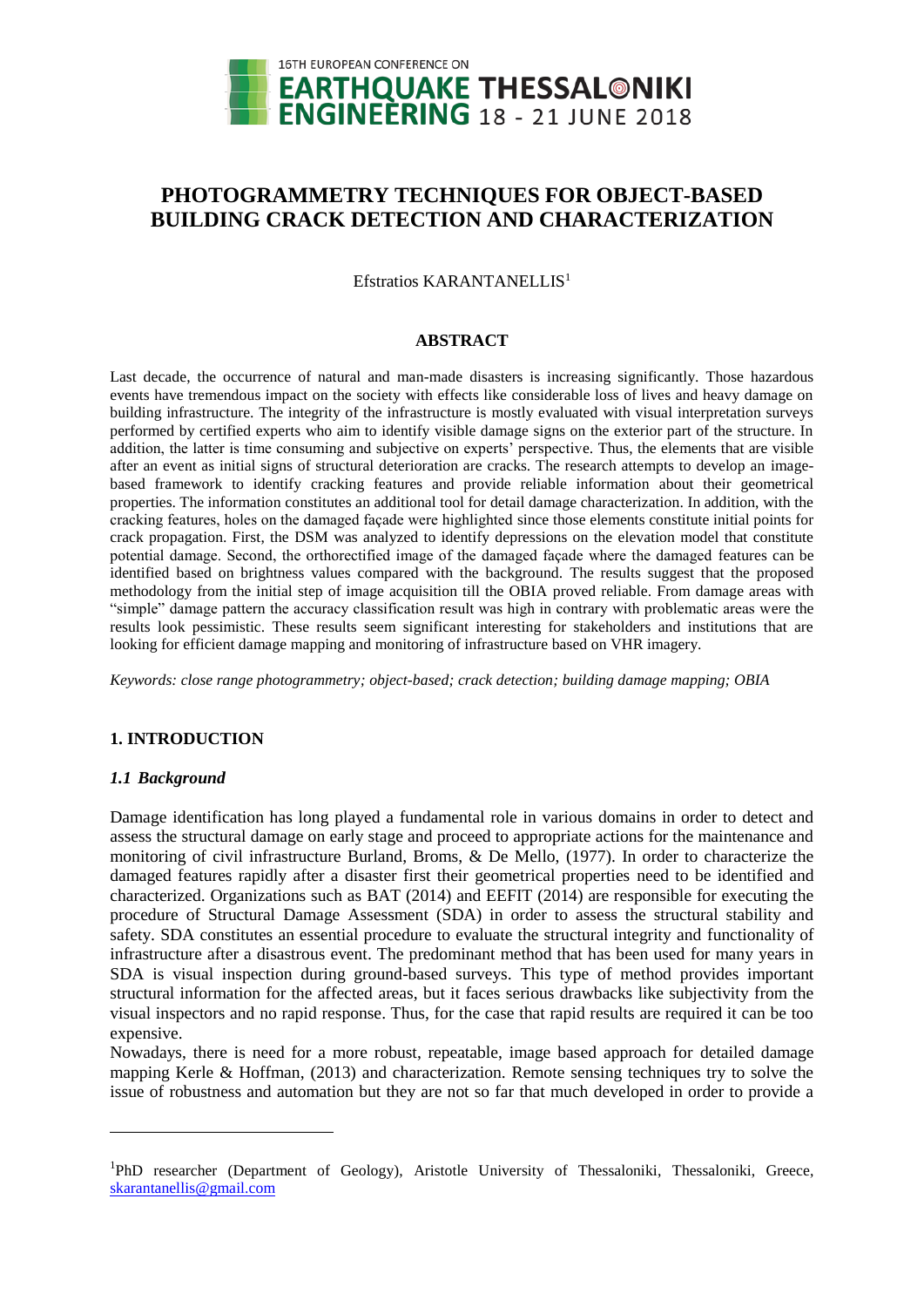definite benchmark which will replace the in situ assessment that experts do Lemoine, Corbane, Louvrier, & Kauffmann, (2013). Moreover, on the ground, experts map different aspects like damage or safety depending on the procedure and the rules they will follow. The fact that there is no unique approach makes it more difficult to establish this definite truth benchmark. Organizations like United Nations Institute for Training and Research UNITAR, (2014) have been using remote sensing information and image-based processing methods to identify damaged areas Kerle & Hoffman, (2013) and provide a characterization of their geometric properties. The use of Unmanned Aerial Systems (UASs) to acquire Very High Resolution (VHR) images in order to extract significant damage information seems to bridge the gap between the traditional ground surveys and remote sensing techniques. Hence, it is less error prone and cost effective compared with the traditional ground-based methods. Nonami, Kendoul, Suzuki, Wang, & Nakazawa, (2010)

# *1.2 The role of remote sensing in damage assessment*

Remote sensing has contributed a lot to the development of damage mapping. However, it is since the last decade that it has been proved as a reliable tool for damage assessment after natural or man-made disasters. An example is the case of Dell'Acqua & Gamba (2012), who presented a holistic review of various remote sensing techniques to evaluate earthquake related damage. Many other scientists have performed a large number of experiments based on change detection techniques on pre- and postimagery to identify damaged areas after a disaster. A large number of space-borne platforms were used to collect imagery to proceed to SDA. Specifically, Zhang & Kerle (2008) demonstrate a detailed review of the available space-borne sensors for damage assessment procedures. They pointed out the potential limitations such as that the data acquisition after an event is weather dependent (cloud cover). Radar and optical datasets were examined with pre- and post-event datasets while change detection techniques were applied on the imagery. In addition, Tian & Zhang, (2004) applied pre-processing methods such as edge enhancement and change detection techniques on different datasets, from SPOT and airborne images to SAR images in order to identify damaged areas. Also, Kerle (2010) in his paper presented an underestimation of the structural damage in terms of damage severity and spatial extent in the damage maps that have been produced by UNITAR after an earthquake event in Indonesia. As the need for more detailed information is unavoidable for the specialists to evaluate the disaster and its consequences, the need for higher spatial resolution is significant. Nowadays, the spatial resolution has been increased up to the level of mm and that gives further possibilities for more efficient solutions.

#### *1.3 Building damage assessment*

In order to execute a comprehensive per building damage assessment, information for the roof and the facades is needed, as it is stated clear in Galarreta's research (2014). Most of the conventional sensors are capturing imagery close to nadir perspective that makes it difficult to collect damage information after an event, related with the building facades. In the early 2000s when Pictometry was founded a solution to this drawback could has been given by the use of the images that this new system could acquire EagleView, (2014). The latter offers aerial image acquisition from five different viewing directions, simultaneously. One image close to nadir perspective and four oblique images at  $40^{\circ}$ viewing angle which makes the current method efficient for reliable building damage assessment (Gerke & Kerle (2011), Saito & Spence (2010)). Nowadays, large firms in Netherlands like TNO are looking to develop an image-based framework capable to lead to a detailed characterization of the visible damage signs on façade level. This will enable cost effective solutions as the structural experts will be able to inspect the infrastructure from a safe distance and rapidly.

As mentioned above, the spatial resolution is increasing tremendously with data acquired from new sensors and new airborne platforms that have been introduced with the pace of time. Today, the socalled Unmanned Aerial Vehicles (UAVs) or drones, such as the one from Aibotix , are capable of hovering over sites and collect imagery that will be used for several purposes. Disastrous sites can be one of these cases that images are captured for damage assessment which usually is conducted by surveyors. These platforms are capable to combine advantages of close range photogrammetry with airborne acquisition. For instance, they can perform low altitude flights and even hover over a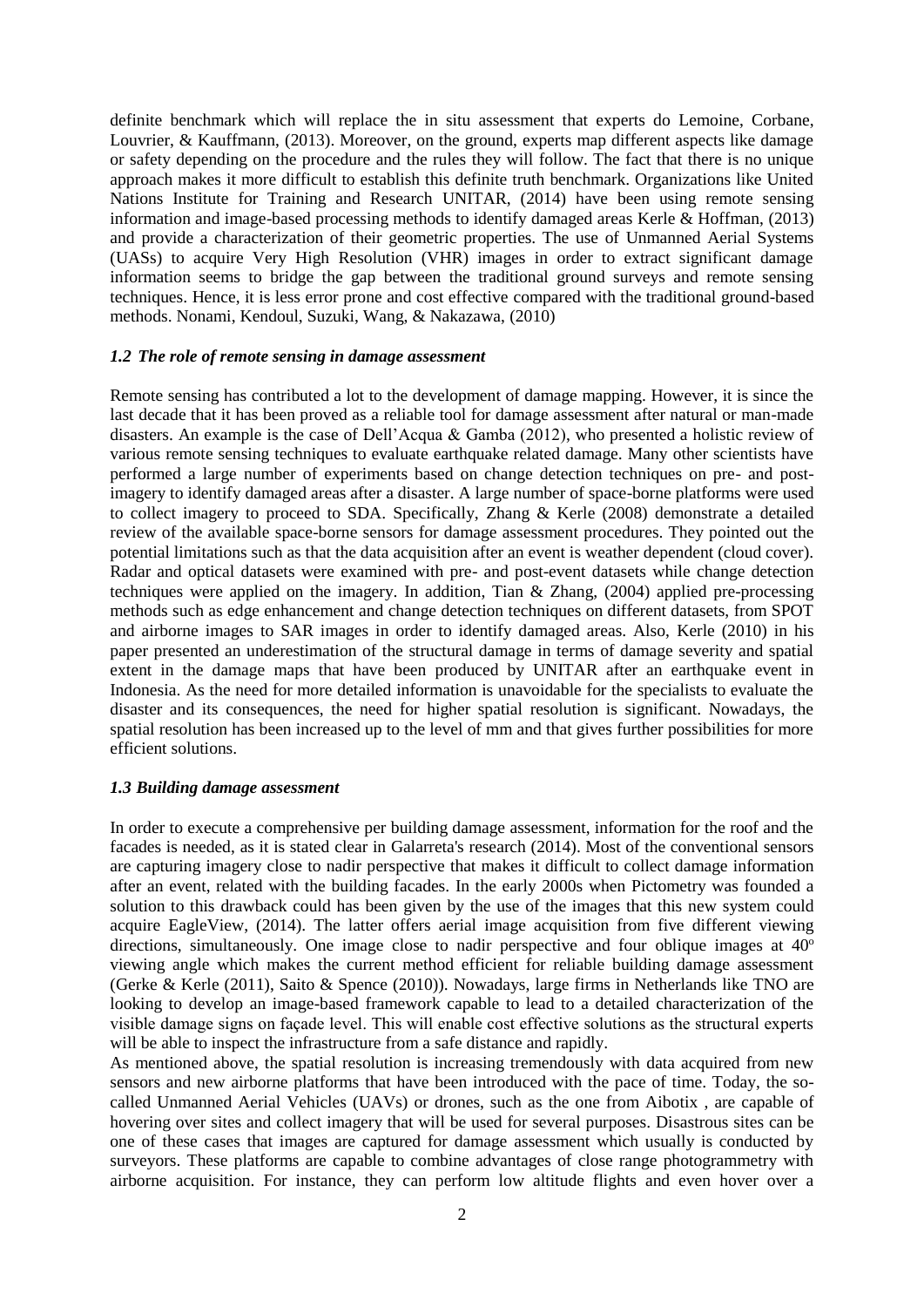predefined location and collect imagery simultaneously. The small height in combination with VHR sensor mounted on the platform constitutes them efficient for post-disaster damage assessments cases. For instance, they are able to capture imagery with cracks less than 1cm in width with the VHR sensors mounted Chen, Rice, Boyle & Hauser, (2011). However, a serious limitation of UAVs is that they can cover small areas due to the limited flight time. Nowadays, both in private and public sector UAVs are used increasingly for infrastructure monitoring that many times includes building inspection (e.g. SKEYE BV, (2014)).

#### *1.4 From pixel towards object*

Since the first days of remote sensing, the traditional way for information extraction was based completely on a pixel level. The last two decades the evolution of remote sensing and close-range photogrammetry, with the Very High Resolution (VHR) imagery, has given much more possibilities for analysis. Object-Based Image Analysis (OBIA) that will be used in the current thesis is an approach that takes advantage of the information that can be extracted from these VHR images. Today both terms Object Based Image Analysis (OBIA) and/or Object-Oriented Analysis (OOA) are used but for this study the term OBIA has been adopted. The main task of image analysis is to extract real word objects based on some parameters which pixel based approaches are not able to do Trimble, 2014b). As the spatial resolution is becoming higher, the pixel size is decreasing and the objects are represented better by clusters of pixels Blaschke, (2010). The traditional pixel-based methods for information extraction are not so reliable to be applied on VHR imagery (Joshi, 2010). Many researchers such as Yamazaki, Suzuki, & Maruyama, (2008), Blaschke & Strobl, (2001) and Haiyang, Gang, & Xiaosan, (2010) have agreed on the reliability of object based image analysis techniques on VHR imagery and they have pointed out that the latter can many times provide more accurate and reliable results than the pixel based approach. Another asset of OBIA is that it can combine spatial, spectral and contextual information of the image to extract the features of interest, while the pixel approach is based on the reflectance statistics of the pixel.

# **2. METHODOLOGY**

#### *2.1 General*

Nowadays, the technological developments give many possibilities for automated ways of damage feature extraction and classification in terms of severity. However, only semi-automated ways have been adapted so far. Here the proposed approach will take advantage of the information that can be extracted from very high-resolution images via OBIA techniques to extract geometrical properties of these features that can further be used for assessment in terms of severity. For assessing the severity of damage, information about its geometrical properties need to be known. The damage features here are a) the cracks and b) the holes and the "surface unit" is part of the building façade without other structural elements like windows and doors. If the geometric properties of the damage are known per façade then this information can be composed for making conclusions for the damage severity per building. Thus, the focus is on how to characterize the damage features per façade and not on how to assess them in terms of severity. The first step was the site selection. For a real case scenario, the site will be located were the disastrous event will happen but for this study already damaged buildings were found to simulate the disaster site. These images will be used for photogrammetric analysis. Consequently, there was need to establish an arbitrary local coordinate reference system on the façade's plane. Four Ground Control Points (GCPs) were measured per façade and their coordinates were used for the sensor orientation. The latter gave the exterior orientation parameters of the images which in combination with the acquired imagery and the image matching algorithm were used to generate the digital surface model (DSM). The DSM layer is a 2.5D which represents the elevated features of the façade and it is later assessed for its quality. After that, the orthorectification of the images is done for geometrical corrections such as uniform scale. Again, the resulted product will be assessed for its quality directly after the generation. If the quality condition is acceptable then the two products will be used as input data in OBIA to segment and extract the damage feature of cracks and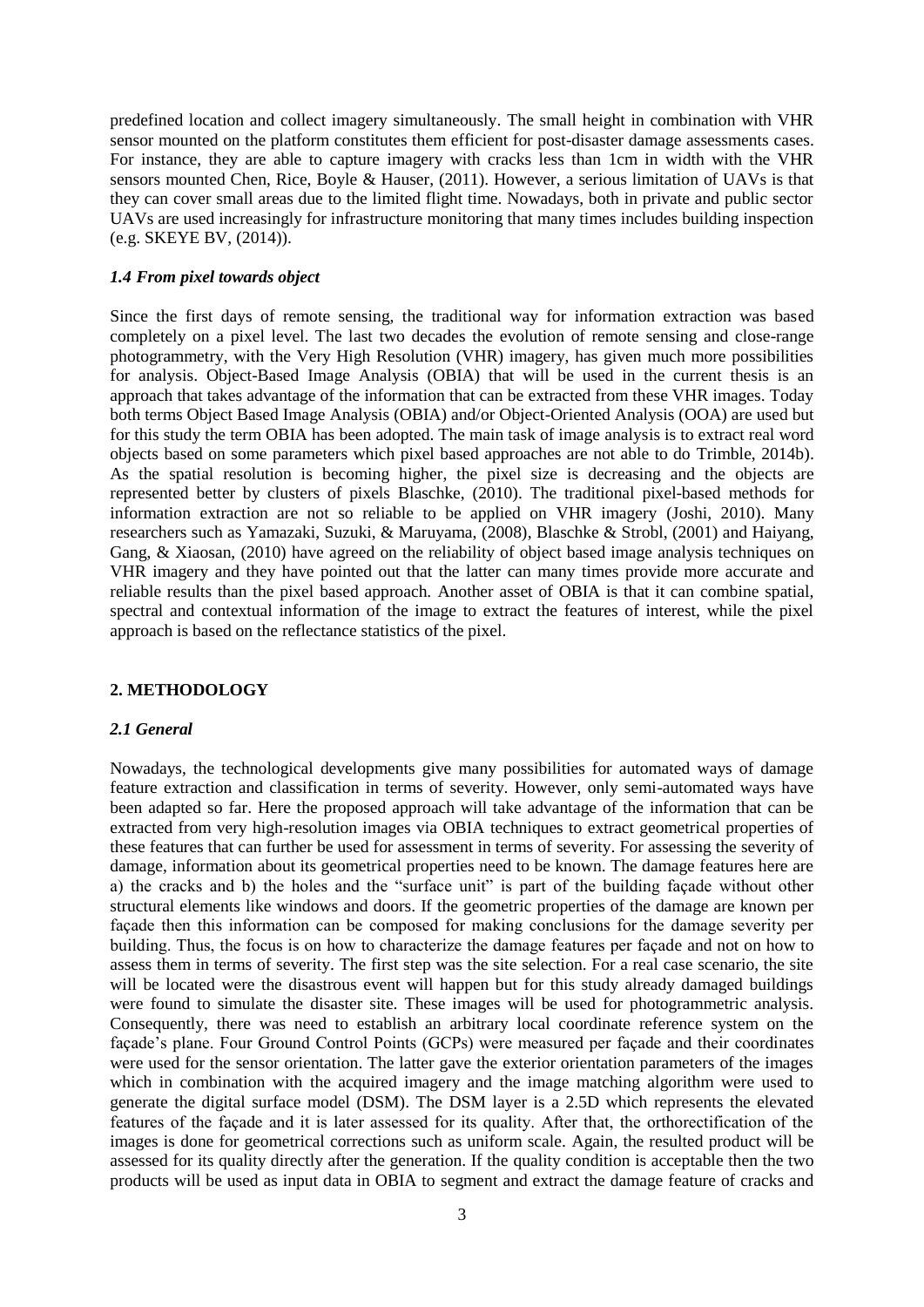holes. At this stage the information that VHR images could provide (DSM & orthorectified image) will be further used for the OBIA. A hybrid approach for the segmentation process will follow. That means that the information of both orthorectified image and DSM was combined for the segmentation stage. For the current thesis this hybrid approach is the stage where the additional information from the DSM is expected to give more reliable and accurate information. The latter enabled the use of the elevation and colour information to identify and extract the damage features based on the two products but at the same time for the segmentation, it was also combined with the information from the RGB orthorectified image. This way the parameters of the segmentation algorithms were adjusted for each material and a final value for each case was selected. Thus, if a comprehensive segmentation is produced then the aim of the classification process is to assign in the segmented objects a respective class based on the predefined set of properties. The classification result will demonstrate the façade as a unique homogenous object and the potential damage in the classes as cracks or holes which then are used for the accuracy assessment. The final quality assessment of the classification is done based on a number of statistical measurement factors. In the end, the structural expert or civil engineer will derive a classification result on an interface showing the highlighted damage feature in accordance with its geometrical properties such as the maximum width, length and area but also its location. Based on this information, the specialist will be able to add an essential quantitative characterization analysis tool for the SDA procedure. In addition, the time to generate SDA after the event will be decreased substantial and the danger of in situ inspections will be eliminated [\(](#page-3-0) [Figure](#page-3-0) 1).



Figure 1.Damage identification and classification procedure

# <span id="page-3-0"></span>*2.2 Image acquisition*

The process of data collection for surface damage features such as the cracks and the holes on buildings was implemented in three distinct stages, during daytime. Each stage represents a different damaged location for data acquisition. At the beginning of the experiment the following decisions for the following elements had to be taken:

- Site selection
- Platform
- Sensor.

For the site selection as it has already been mentioned already damaged buildings were selected to stimulate the post-disaster geometries. To find such building in the Netherlands was a challenge as most of the times the restoration of the damage takes place immediately after that. The construction materials of the places where the images captured are a) brick and b) concrete. This is because; the two cases constitute the mostly used in building constructions and such were considered as the most representative. Concrete is defined as a mixture of cement, aggregate and water (American Concrete Institute, 2011). Brick is a traditional structural building material that is used extensively in the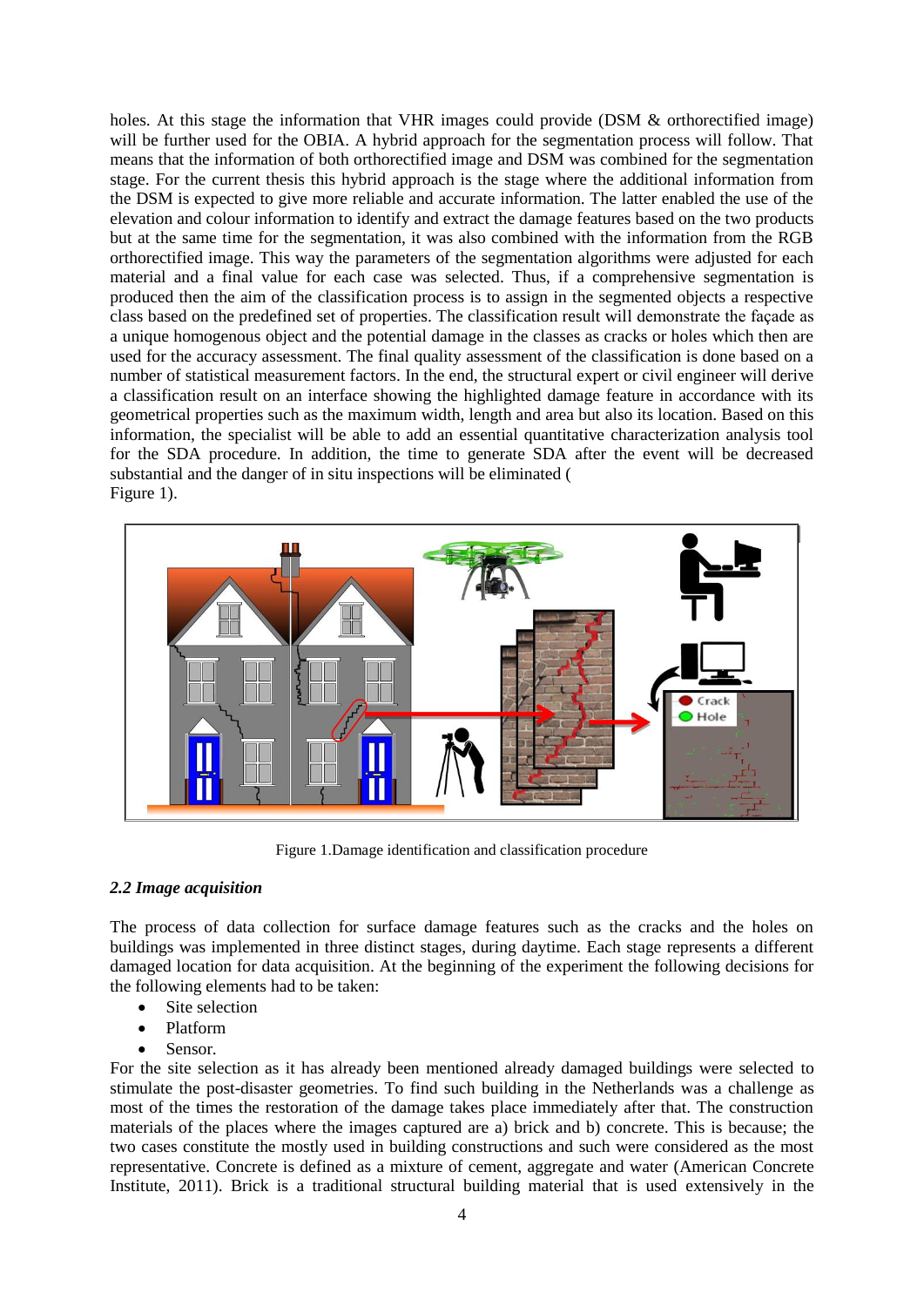building construction in the north part of Europe for individual residential accommodation. Its ingredients are usually fine clay, brick and cement. (National Authority on Clay Brick Construction, 2014). The criteria for the platform were a) the availability, b) the cost and c) the accessibility possibilities that were provided. At the beginning the aim was to use a UAV that could easily and safely reach a disastrous site for VHR image acquisition. However, time and platform availability did not allow that. Instead, a terrestrial platform with a VHR sensor mounted on it was used. The sensor should be capable to acquire images of very high spatial resolution, at the level of few mm. This requirement derives from the geometrical characteristics of the object that is under the focus of the current study. Consequently, the sensor that was used is the consumer digital camera NIKON D3200 DSLR with AF-S DX NIKKOR 18-105mm lens. All the experiments conducted with the same terrestrial platform and the same sensor. For the image acquisition two different illumination conditions were tested. The photos were captured once with flash and then the same scene was capture without flash. This is because at the analysis stage the different result of the two cases should be examined in order to assess if the "with flash" images can provide more detailed information. Specifically, for each sample areas (e.g. Brick I) 2 distinct datasets (M1a-M1b) are available after the image acquisition step, a) photos with the use of a flash light and b) photos under the ambient lightning solely.

#### *2.3 Experimental setup*

The data acquisition was a crucial part in the current research [\(Figure 2\)](#page-4-0). At first, an extensive work at the office was carried out to identify damaged areas that could be investigated to collect the damage information. The aim was to find facades that will constitute the base data of the study of the representative materials. When the damaged facades were selected the image acquisition was conducted. Artificial targets were created and printed in advance. These targets were attached on the façades to be used as GCPs for the sensor orientation. These points could not have been randomly placed on the façade but should shape an orthogonal as they were also used for the definition of the local coordinate reference system. The targets were removed after the image acquisition. Due to inaccessibility in some areas the image acquisition met some limitations such as difficulties to establish the GCPs on the building.

In the following step, multiple images were captured with an approximate baseline of 10-20cm to generate the 3D products that are going to be used in the image processing step. As a result, the image overlap exceeded the 80% which is sufficient for this case. If the disaster site is inaccessible from human experts for instance after a disaster in a nuclear plant, then an airborne platform will take the place of the specialists. The use of a UAV platform to perform a predefined flight path to capture damage features on high elevated infrastructure such as power plants tubes or installations will be time and cost efficient plus it does not put in danger the experts.



<span id="page-4-0"></span>Figure 2. Flowchart of the image acquisition stage

### **3. OBJECT-BASED IMAGE ANALYSIS (OBIA)**

OBIA procedure includes two major steps, the segmentation and the classification process. The tool that was carried out the image analysis step is eCognition Developer software package developed by Trimble (2014). The latter is the most used software package for OBIA techniques as more than half of the published papers in the domain of OBIA are making use of this software (Blaschke, 2010). Moreover, it offers a wide variety of segmentation algorithms from knowledge driven methods (topdown) to data driven methods (bottom up). In our experiments the multiresolution segmentation (MLS) was applied which is a bottom-up, region merging technique based on homogeneity criteria between adjacent pixels.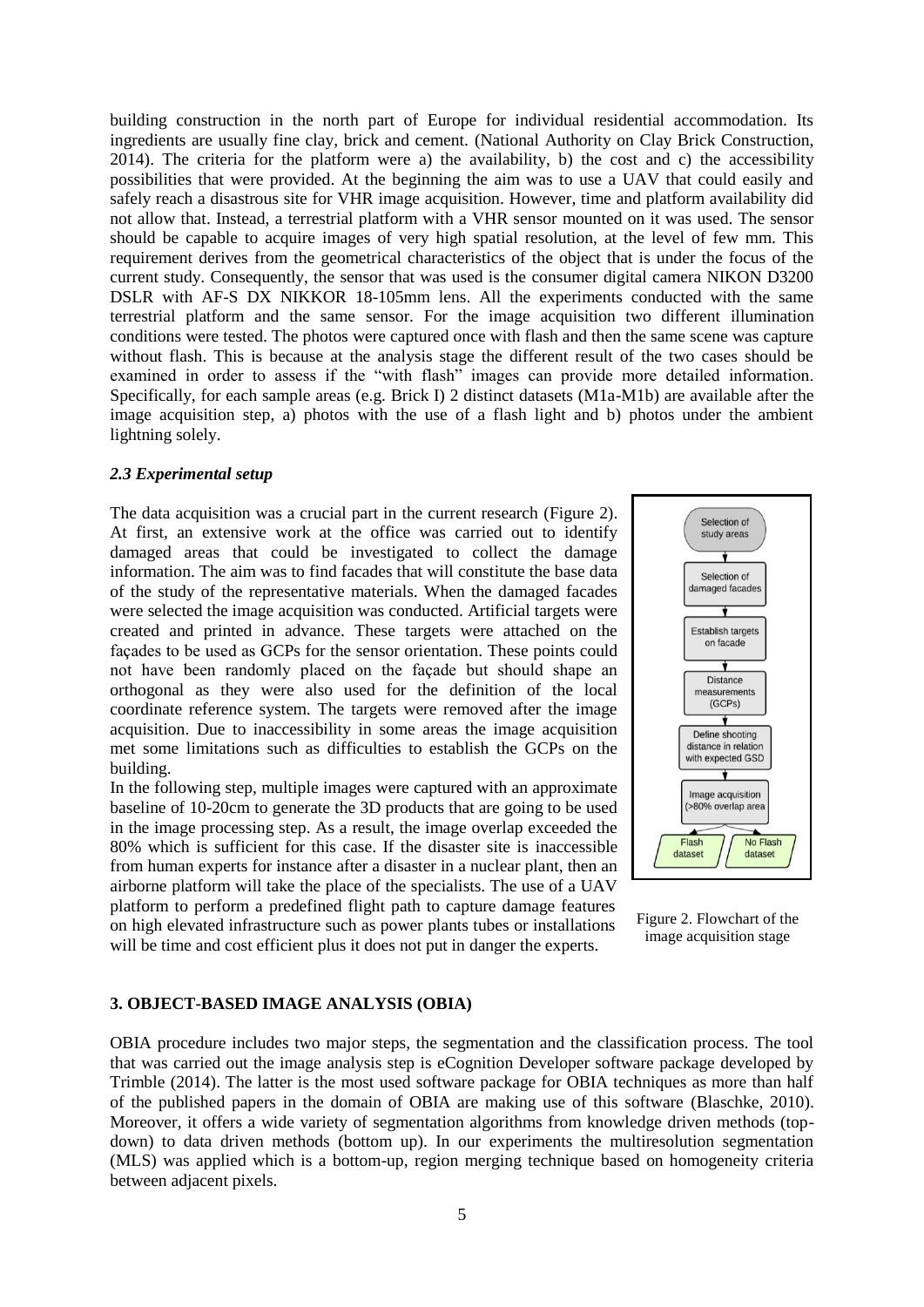In addition, in our case the objects of interest are appearing in different scales in the imagery. As a result, MLS is capable of taking into account its variety and adapt the scale to fit the scale of the given task. Thus, it produces large homogenous segments in an arbitrary resolution in different type of datasets. In MLS, three factors have to be determined the scale, the colour and the shape. The colour can be weighted between 0-1 and the shape factor follows the same weight range between smoothness and compactness. Also, a weight assignment between the used spectral bands or layers of the imagery is possible. The scale defines the maximum size of the object as a result, the process ends when the scale factor exceeds this value. The segmentation process was followed by a spectral difference segmentation to merge neighbouring objects based on their mean layer intensity values (Trimble, 2014a). In the current step a set of rulesets were designed to capture the damage features of interest on a façade level and classify them accordingly. For the purpose of damage classification two damage classes were created after careful consideration based on literature and extensive discussions with the experts, a) holes and b) cracks. The aim of this step was to develop a set of rulesets capable to capture the location of damage features, classify the segmented objects in the predefined damage classes and extract the damage information. The developed ruleset had to be able to be transferred and applicable for different damage scenarios.

We follow a hybrid approach to segment the imagery by using the 2.5D DSM and the orthophoto of the damaged facades. First, the image-based DSM was the first input and it includes all the damaged artefacts of the façade which are visible as degraded cavities. The orthorectified image was the second input of the hybrid approach where the damaged features are visible and appear with low brightness value. This is because there are shadows in the damaged area. Based on this assumption for the damage features the rulesets were designed to fulfil the segmentation process in order to highlight the cracks and holes and keep as a homogeneous intact object the "healthy" façade.

The classification process which followed the segmentation has the aim of assigning the objects in meaningful damage classes. A set of rules were designed to fulfil the classification requirement based on careful selection of the object's characteristics like the ratio length to width, the rectangular fit and the area. The approach of parameter selection was motivated from previous works on building damage assessment in OBIA such as from Galarreta, (2014), Blaschke, Lang & Hay, (2008) and Mavrantza & Argialas, (2008). However, the major difference between the current approach and the previous study that was done by Galarreta is that the hybrid approach that was adapted takes full advantage of the 2.5D information that the DSM provides.

# **4. ACCURACY ASSESSMENT**

The accuracy assessment is a procedure for quantifying the quality of the extracted damage features in terms of completeness and correctness and it constitutes a critical part of the post-classification stage. It is usually done by comparing the classification result with reference data that is considered as the most accurate. Sources of reference data can for example be ground truth measurements, images of higher resolution, maps or laser scanning data. For the current case the orthorectified images and the point cloud data from a laser scan were used as reference data.

# *Area based approach*

The first accuracy assessment approach was area-based (Joshi, 2010). Every image was examined to check the quality of the identification and classification of damage features. Statistical measurements took place between the extracted area from OBIA and a reference data that was previously created by manual digitization of the selected damage features on the orthophotos in ArcGIS (ESRI, 2014) after their generation.

In Figure 2, an assumption is made; the rectangular ABCD is the reference data and the rectangular SROP is the extracted damage features area from the OBIA methods. Then three types of measurement factors could be defined. The green area or True Positives (TP) is the area which is present in the reference data but also in the extracted one from OBIA. Next, the blue area or False Positives (FP) is the area that is present in the reference dataset but not in the OBIA result. For instance, cracks that were identified as cracks in the manual digitization is not present in the postclassification stage. The red area or False Negatives (FN) is the area that was extracted as damage feature from the classification step, but it was not present in the reference.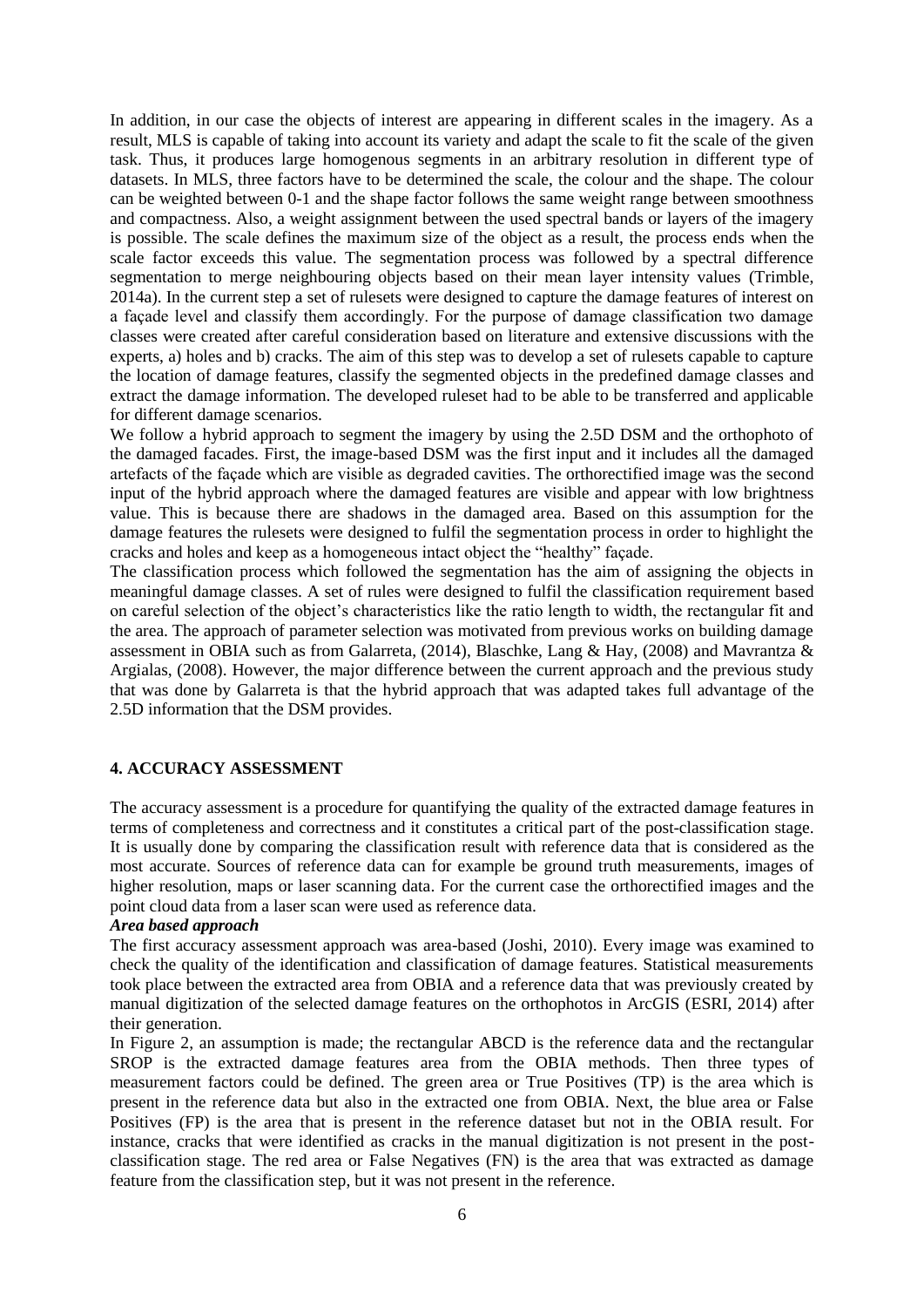

Figure 3. Illustration of the accuracy assessment (Joshi, 2010) Green: TP, Red: FN and Blue: FP

**Split factor** = TP / FP **Missing factor** = FN / TP  $Corrections = TP / (TP + FP)$ **Completeness** =  $TP / (TP + FN)$ 

<span id="page-6-0"></span>Figure 4. Factors for performing the accuracy assessment (Joshi, 2010)

Based on the previous three factors, four quality measurements could be obtained [\(Figure3](#page-6-0)) to represent the quantitative quality analysis of the classification. First, the split factor represents the number of true positives compared with the number of false positives. Second, the missing factor represents the number of false negatives compared with the number of true positives. The latter is a measurement factor to indicate the amount of missing information after the classification. Third, the correctness is a measure factor which represents the correct detection rate against the reference damage features. It ranges from 0-1 and it is represented in percentage (%). It is a factor which indicates if the reference damage information was correlated accurate with the classified damage features. Completeness is a factor which indicates how complete the extracted damage features are and it ranges from 0-1 like correctness factor.

As it was time consuming to run the spatial queries in ArcGIS every time for each set of data, a script was developed in R-project to automate the procedure of accuracy assessment. As an alternative accuracy assessment method and in order to automate the procedure, a script was designed in R environment Bell Laboratories, (2014). R-project is a programming language based on a variety of scripts and environment for statistical computing and graphics R Core Team, (2014). The developed script in R first calculates the area of the reference data and the difference between this and the ArcGIS approach is the generation of a buffer zone of 0.05cm around the objects. The buffer zone is created to eliminate errors because of small areas near the feature's boundaries that had to be included as damage feature areas during the manual digitization. The digitizing process was done in order to define the truth crack on the orthophoto (reference data). The reference area with the buffer is calculated and the intersection with the area of the objects resulted from OBIA is computed. Following this approach, the accuracy assessment of the classification could be done in a more automated way that allows more tests for the quality assessment. This script used to assess the accuracy for the damaged cases in insulating material and brick. The main reason of the current script development was that the latter is less time consuming to implement the accuracy assessment.

#### **5. ANALYSIS**

The damage features like holes and cracks which were extracted by OBIA techniques were found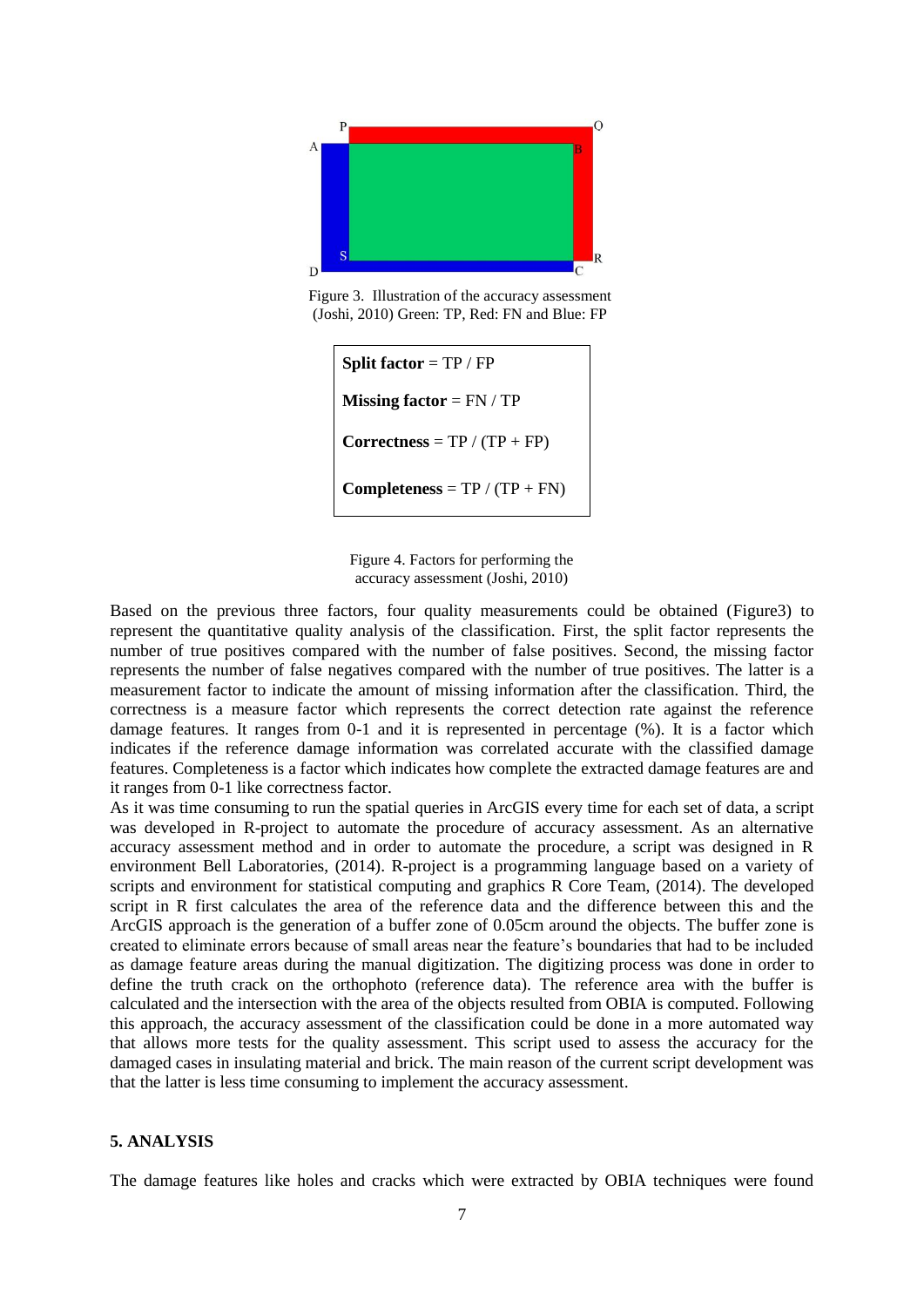reliable and representative of the damage that was identified on the sample areas as initial signs of deterioration. It is important to notice that a more detailed damage catalogue could be more effective. From the selected features, the main focus of this research was initially focused only on the cracking features but after careful consideration features such as holes were included in the features that had to be extracted. The latter was based on the assumption that holes could be the initial point where a crack could propagate from.

# **Damage feature extraction**

At first, it has to be noticed that there are a lot of different segmentation and classification approaches which a user can apply to proceed with the damage extraction from building facades. In the current thesis a coherent image-based approach was developed based on extended literature review and discussions with experts. The OBIA methodology was based in the assumptions posed in methodology chapter where the damage features are represented in the data from pixels of low brightness and less elevated captivities.

Three distinct rulesets were developed in the initial stage to capture the damage features for the three different materials that were under investigation (concrete, brick and insulating material). Different materials have different spectral properties and because of that, parameters like the threshold of brightness had to be adjusted. Apart from that, the three materials because of the different texture gave different segmentation results; especially, for the case of the brick. There, an additional rule should be added in the set-in order to refine the result. First, the image of each case was segmented in homogenous objects based on a combination of segmentation algorithms followed by the classification process. In addition, the selected damage classes have proved to be sufficient for the appropriate classification process under the experiments that carried out in this thesis. The damage samples did not include any non-structural features such as windows or doors and such no semantics were included in the rulesets.



Figure 5. In the green area the actual cracks "concrete I". In the red areas objects that were wrongly highlighted as independent objects after the segmentation process.

#### **a) Segmentation**

All the damaged samples were analyzed with the same segmentation approach. First, a multiresolution segmentation process was applied in the samples to highlight the damage features of interest, followed by a spectral difference segmentation process where similar objects were merged based on their mean layer intensity values. Despite that the selected approach captured damage features of cracks and holes in the imagery, in some cases the background elements were wrongly highlighted as objects of interest. Especially, in the case of concrete where the sample area was complex many features such as decorations on the wall or plaster removal that were categorized as damage. In order to be able to include even the small thin cracks on the façade, the developed segmentation ruleset included also features that had dark color due to the illumination conditions and the produced occluded areas. Later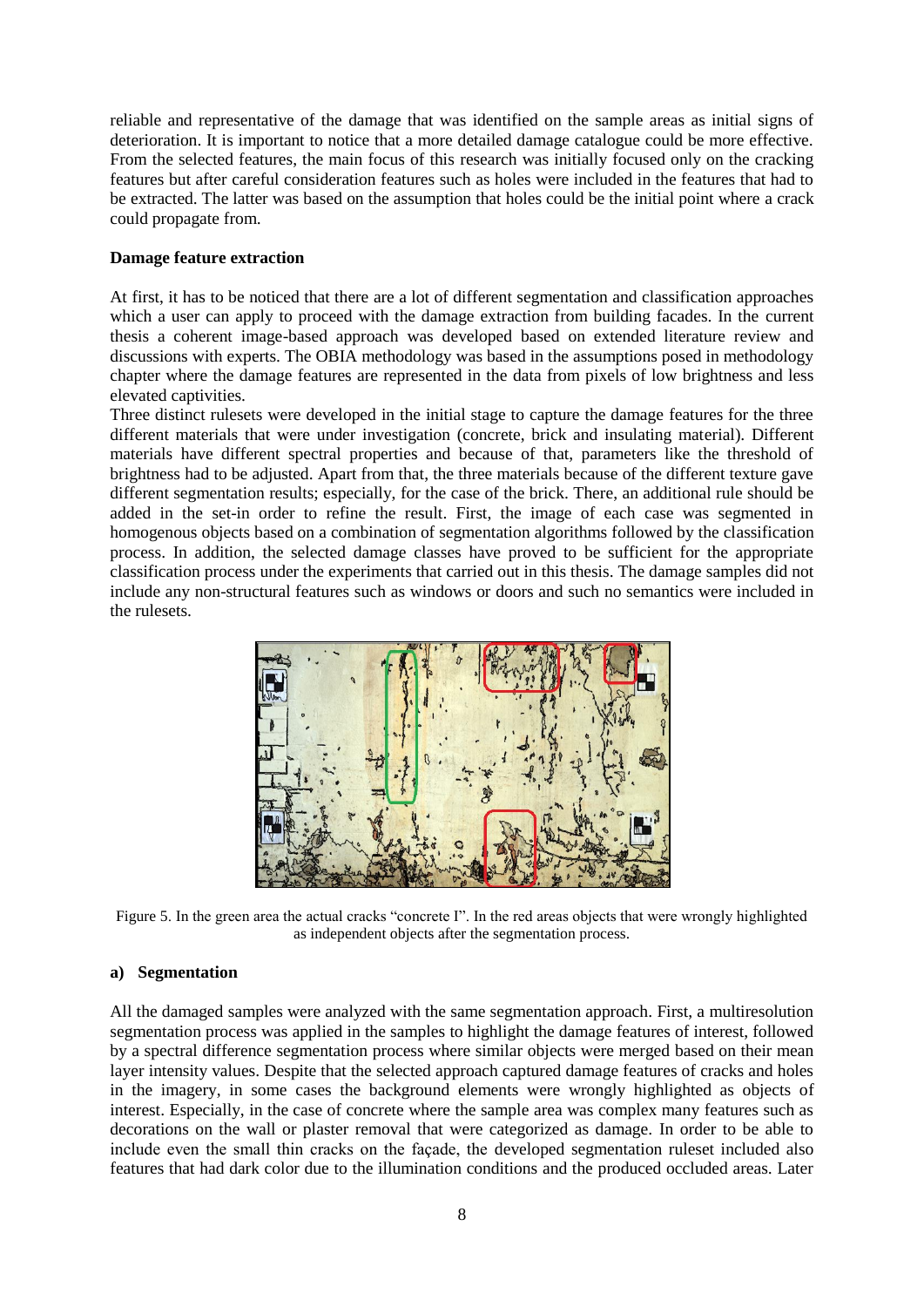with the designed classification parameters the segmented artefacts were included as façade objects. In Figure 4, the result of the segmentation process in the sample "concrete I" is illustrated. In red rectangular boxes are presented the areas that are wrongly segmented as objects and are distinguished from the rest of the background due to their brightness values. In the green box the actual cracking feature that was identified during the field visit.

# **b) Classification**

The aim of the classification step was to assign meaningful classes at the objects that were resulted from the segmentation process. The developed rulesets were able to identify a significant part of the damage features in most of the samples with high reliability. However, in some complex cases the resulted classification failed to detect even the visible damages with the current set of rulesets. The classification process was based on two major assumptions in the current thesis. The 2.5D DSM would provide elevation information of the damaged façade and the orthorectified image should provide the brightness information. As a result, in some cases where the obtained DSM had noise, the results from the image analysis step showed errors. For instance, in the sample of "Concrete II" one extra classification rulesets had to be designed in order to fulfil the requirement of a comprehensive classification. In addition, the DSM had different values between the flash and the no flash especially for the concrete and the brick. The latter is due to the fact that the flash light is augmenting the brightness values of the projected layers. This results in errors in OBIA process due to the modified parameters of the objects. Consequently, the developed set of classification rules on the flash dataset was not capable to be applied directly on the no flash dataset. Moreover, in the sample of "brick I" where a small hairline crack was present the developed ruleset for brick materials was not capable to extract the cracking feature due to its small size and also the current crack was not visible on the DSM as damage element. Due to high complexity in some of the damage samples, the classification process had been included some background objects wrongly. In [Figure](#page-8-0) the result of the classification in the damage sample of "concrete II" is illustrated. As it can be seen the crack that exists in the upper left part of the image was identified reliably in the classification process. However, there are multiple small objects that were classified as holes. As it can be seen in the real photo, the current façade includes a rectangular box where the two targets are also attached. The rectangular box is window which was used to allow the transition of the air in the interior of the building. As a result, the small holes that it is constituted the box are classified as potential damage features and more specific as holes. In reality the current box is constituted from small holes, but they are not signs of damage. Also, a small part of the attached GCPs is classified with the rest artefacts as holes.



Figure 6. In the green area the actual cracks on the damage sample "concrete II". In the red areas objects that were wrongly highlighted as independent objects after the segmentation process. At the down left part, the façade as it is in reality.

# <span id="page-8-0"></span>**6. CONCLUSION**

This study aimed to produce a methodological framework that can be used for comprehensive damage characterization of surface cracking features using image-based techniques on VHR imagery. The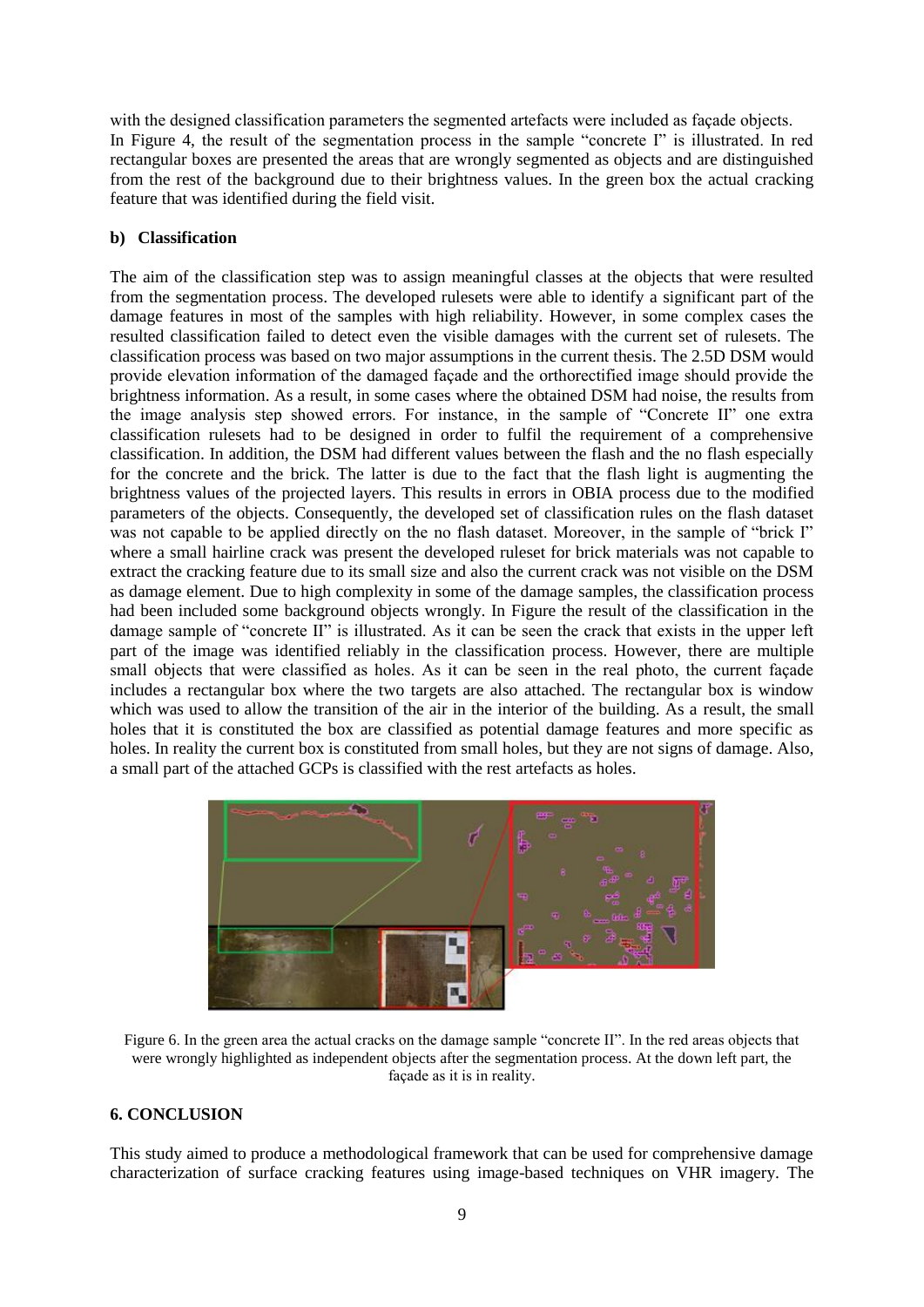current approach was explored by using a terrestrial platform with a VHR sensor mounted on it for the image acquisition step. The same workflow for damage characterization could be carried out with the use of an airborne platform and specifically a UAV to proceed with the data acquisition efficiently in a manner of time and cost. The conclusion of the study is that based on the literature review there was need for a new framework to provide accurate and reliable information for the damage feature on constructions. Thus, it was decided to explore if the image-based analysis in OBIA on VHR imagery could provide any such possibility. For that different materials were tested to assess how same objects behave in different material. Also, per material the case of ambient illumination and enhance from additional source were explored.

It must be concluded that the several types of crack in terms of geometrical characteristics and environment (material) need different ruleset to be characterised. There were cases that the crack was successfully identified and characterised but that was only there were the texture of the material was simple and smooth, the geometry was also planar. The more complicated like the brick did give the same level of high accuracy. For these cases further study is required. The overall outcome after all is based on the assumption that the damage features have lower brightness values in the orthorectified image and are located in lower height than the mean height of the façade contributed at a high level. Also, the images with the additional illumination did not give the expected results. The accuracy from these images were much lower for the more complex cases (e.g. brick).

# **7. REFERENCES**

American Concrete Institute. (2011). *ACI 318-11: Building Code Requirements for Structural Concrete and Commentary* (First Edit).

Bell Laboratories. (2014). R Studio software.

Blaschke, T. (2010). Object based image analysis for remote sensing. *ISPRS Journal of Photogrammetry and Remote Sensing*, *65*(1), 2–16. http://doi.org/10.1016/j.isprsjprs.2009.06.004

Blaschke, T., Lang, S., & Hay, G. (2008). *Object-Based Image Analysis: Spatial Concepts for Knowledge-Driven Remote Sensing Applications* (2008th ed.). Springer; 2008 edition.

Blaschke, T., & Strobl, J. (2001). What's wrong with pixels? Some recent developments interfacing remote sensing and GIS. *GeoBIT/GIS*.

Burland, J. B., Broms, B. B., & De Mello, V. F. B. (1977). Behaviour of foundations and structures: State of the Art Report. In *Proceedings 9th International Conference on Soil Mechanic and Foundoution Engineering Session II*. Tokyo.

Chen, S.-E., Rice, C., Boyle, C., & Hauser, E. (2011). Small-Format Aerial Photography for Highway-Bridge Monitoring. *Journal of Performance of Constructed Facilities*, *25*(2), 105–112. http://doi.org/10.1061/(ASCE)CF.1943-5509.0000145

Dell'Acqua, F., & Gamba, P. (2012). Remote Sensing and Earthquake Damage Assessment: Experiences, Limits, and Perspectives. *Proceedings of the IEEE*, *100*(10), 2876–2890. http://doi.org/10.1109/JPROC.2012.2196404

EagleView, T. (2014). Pictometry.

EEFIT. (2014). The Earthquake Engineering Field Investigation Team.

ESRI. (2014). ArcGIS.

Galarreta, J. F. (2014). *Urban structural damage assessment using object-oriented analysis and semantic reasoning*. University of Twente, Faculty of ITC.

Gerke, M., & Kerle, N. (2011). Automatic Structural Seismic Damage Assessment with Airborne Oblique Pictometry© Imagery. *Photogrammetric Engineering & Remote Sensing*, *77*(9), 885–898. http://doi.org/10.14358/PERS.77.9.885

Haiyang, Y., Gang, C., & Xiaosan, G. (2010). Earthquake-collapsed building extraction from LiDAR and aerophotograph based on OBIA. In *The 2nd International Conference on Information Science and Engineering* (pp. 2034–2037). IEEE. http://doi.org/10.1109/ICISE.2010.5691203